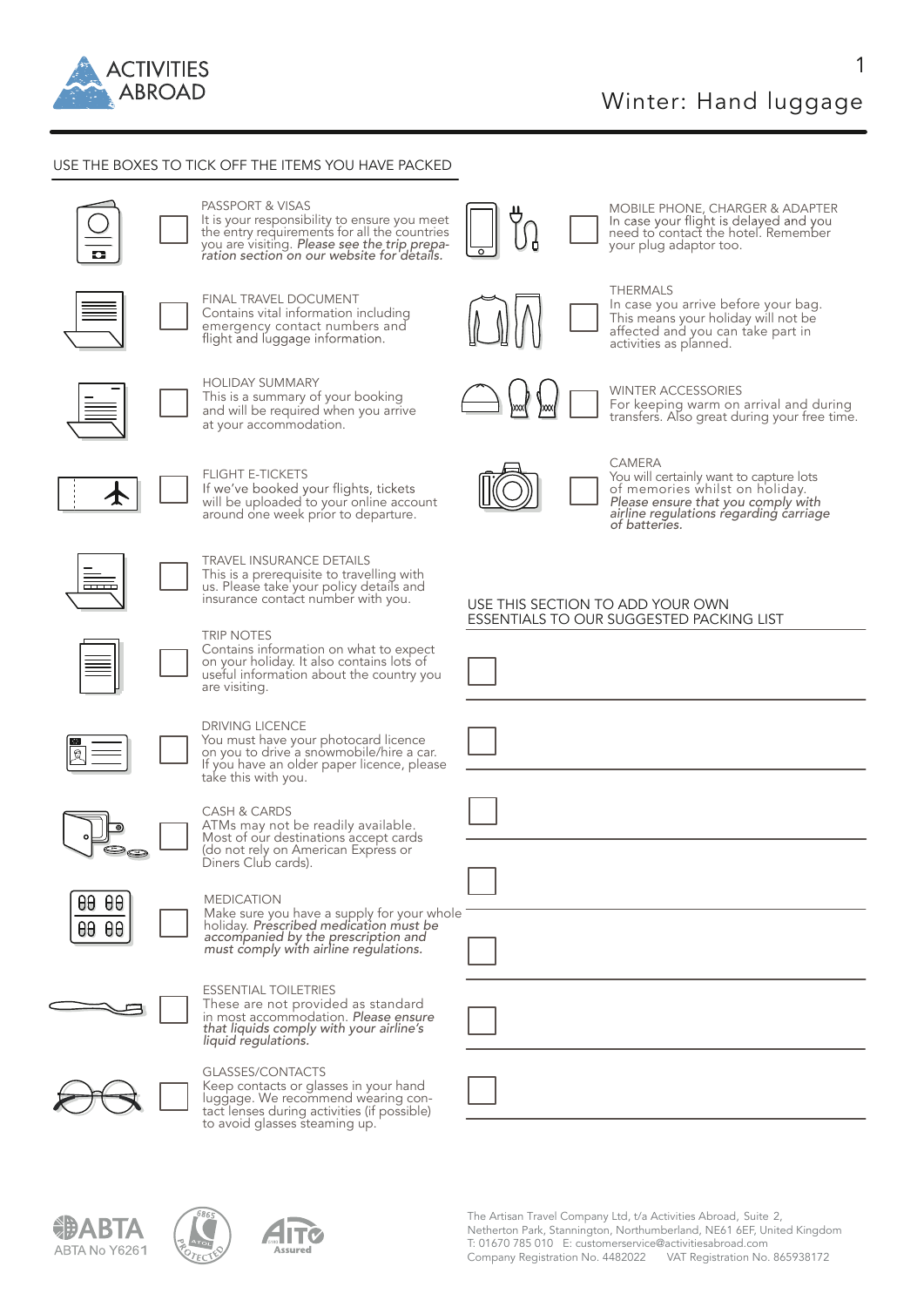

# USE THE BOXES TO TICK OFF THE ITEMS YOU HAVE PACKED



pairs so you always have a dry pair for any activities.

SOCKS<br>Ensure you have both thin & thick socks for layering. Wool is best. Take lots of

THERMAL UNDERWEAR/BASE LAYERS High-wicking fabrics and materials such as Merino wool are the best. *See our 'Getting Dressed' document for details.*

FLEECE/THIN DOWN JACKET As a mid-layer: check for high quality<br>fleeces as they will last much longer & are much better for the environment.

## WARM JUMPER

As a mid-layer: wool is especially good<br>at keeping you warm. Make sure it is at keeping you warm. Make sure it is roomy though, as you need to be able to move freely (with all your base layers on too) during activities.

### TRACKSUIT BOTTOMS

Jogging bottoms, yoga pants (or similar) all work very well as a mid-layer to wear over your thermals and under your suit if it's particularly cold.

### CASUAL CLOTHES

For the evenings and downtime to wear around your accommodation, so you can dress for comfort rather than style.

SWIMWEAR<br>Check your accommodation's facilities Check your accommodation's facilities to see if they have a pool or hot tub. In saunas you'll normally only wear a towel with no swimwear.



### INDOOR SHOES

For walking around indoors, rather than wearing your large winter boots all the<br>time. These are especially useful on<br>overnight safaris.



BOOTS WITH A GRIP

These are useful on arrival, before you are issued with your cold weather gear exploring your surroundings.



# HAND/FOOT WARMERS<br>Single use ones last longer, these are great to put in mittens or boots, especially for when you are taking part in a less physical activity.

SKI GOGGLES

Not essential but some people find these<br>helpful during longer safaris. Make sure<br>they are well-ventilated, so they do not steam up.



















# SUNGLASSES

Important to protect against snow<br>blindness as the sun reflects off the snow. Less important over times of Polar Night.

# HEADTORCH

Although on night-time activities you'll be given one if needed, it is good to have one for any independent exploration.

### NECK TUBE

These are convenient, warm Finds and shug fitting. They can make<br>a real difference to your comfort<br>on activities if there is a strong<br>wind chill factor.

NEOPRENE FACE MASK<br>Not essential, but keeps your Not essential, but keeps your face much warmer. Make sure it has good mouth holes- to prevent condensation building up, which will then freeze.

### TOILETRIES

Including an oil-based lip balm. The air can be very dry. Oil-based mois- turisers and sun creams are best as they do not freeze

# PLUG ADAPTERS

Make sure you have plenty of adapters so that you can charge<br>all your devices.

### FIRST AID KIT

Make sure you have everything you need including medicines you may require. The nearest chemist may be a long taxi ride away.

HAIRDRYER<br>Read the information on your accommodation to see whether these are provided.

KETTLE, TEA & COFFEE<br>Read the information on your Accommodation to see whether<br>these are provided. You may wish to bring your own if not.

CROSS PACKING<br>If you are travelling with others, If you are travelling with others, we highly recommend splitting your belongings between your suitcases to travel. This way, if a bag is delayed, you will still be able to get dressed properly on your trips.





IIT(





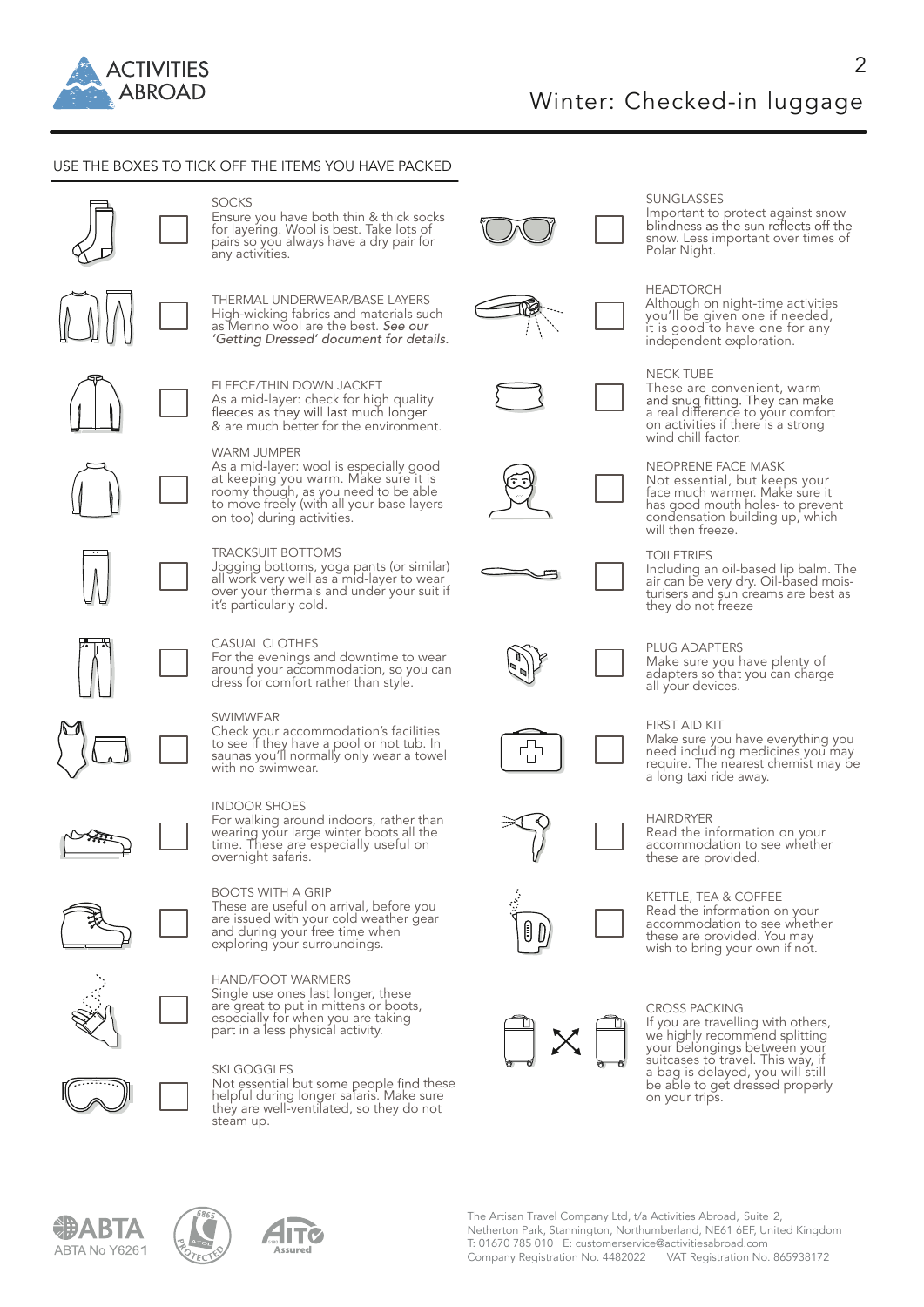

# LAYERING SYSTEM





# BASE LAYERS

These go next to your skin and their job is to remove perspiration from your body and keep you dry and warm. Base layers are normally made from a breathable high-wicking fabric or Merino wool. Avoid cotton.

### MID LAYERS

These keep you warm and are generally items like fleeces or wool. For the bottom half, you may want to<br>choose something like tracksuit bottoms or fleece trousers. Jeans are not suitable for wearing on any of our safaris.

The following 'outerwear' cold weather clothing will be provided during all activities and depending on the package you have booked it may be yours for the duration of your stay (you can check this on your holiday 'what's included' information). This will normally comprise of a one piece thermal suit, winter boots, mittens and a helmet & balaclava if your activity involves a snowmobile or snowmobile pulled sleigh ride.

The hotels do have other equipment available if you have forgotten something or they yours may not be suitable but these are not normally readily available to every guest who stays there. These can include hats, balaclavas, woollen socks and jumpers. If you follow the above packing list then you should be covered for a whole range of activities and temperatures.



### OUTER LAYER

Outer layers shield your body from the elements. These typically should be windproof and waterproof. These should be worn on all the safaris.

These also have reflectors on them; reflectors are a legal requirement for pedestrians on roads in Finland.

If you would also like to take your own outerwear, then you can do so for times when you might spend short periods outdoors.

# BODY HEAT MOVEMENT AND PROVIDED GLOVES VERSUS MITTENS





NOTES ABOUT GLOVES For activities, you will get your suits and boots as well as large mittens. These mittens will be perfect for the conditions you'll encounter. Please note, mittens will keep your hands a lot warmer than gloves. This is because mittens allow your fingers to lie next to each other, creating more body heat.

NOTES ABOUT SKI WEAR If you already own ski wear then it is worth taking, but you should not buy this especially. Ski wear does not have the thermal properties of the specially designed suits you will be provided with and so it cannot replace it. It can, however,<br>be used for short periods outside if you are popping to a shop or briefly exploring. You can also a wearing it during activities such as snowshoeing or cross-country skiing if it is mild.



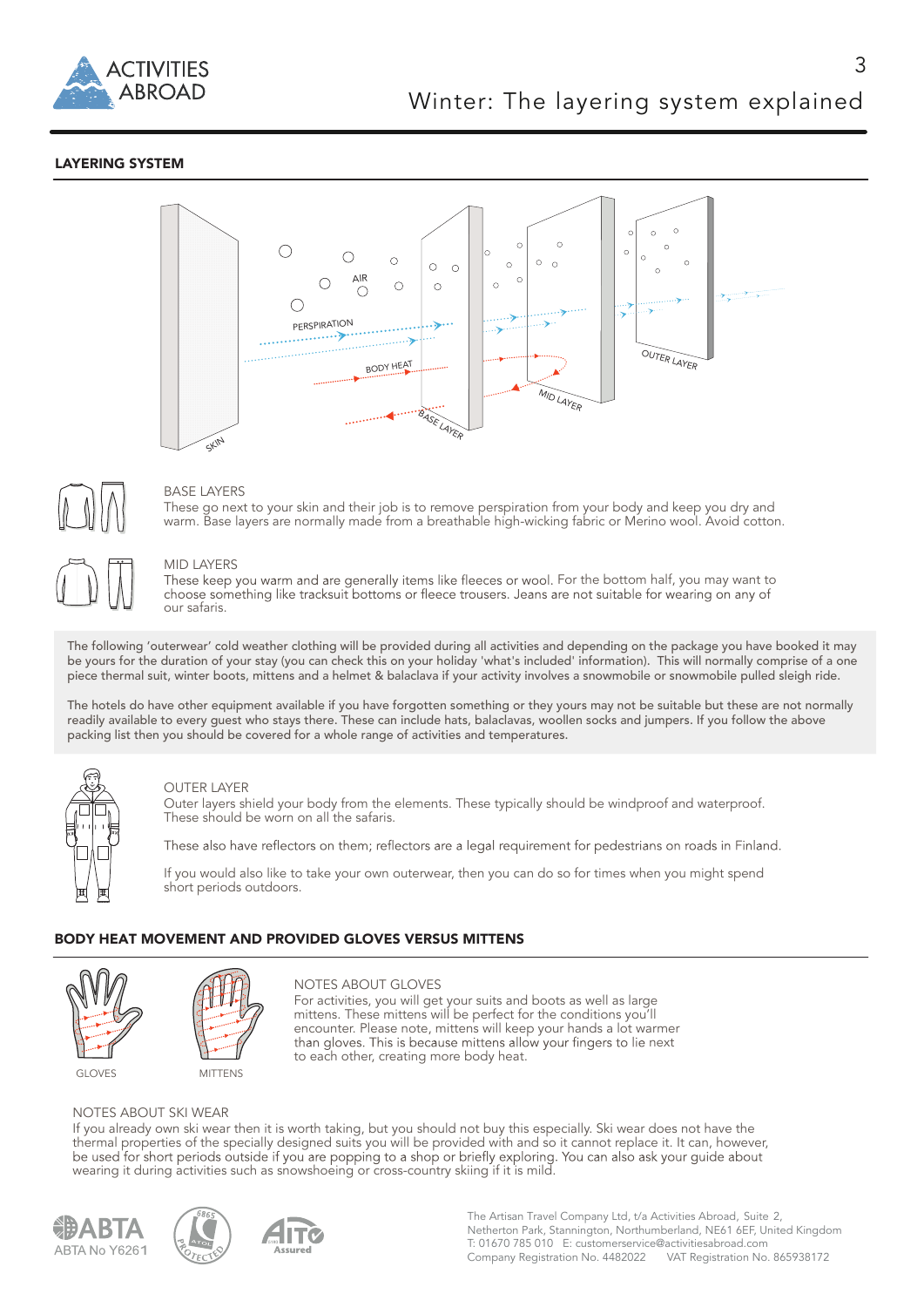

 $\Delta$ 





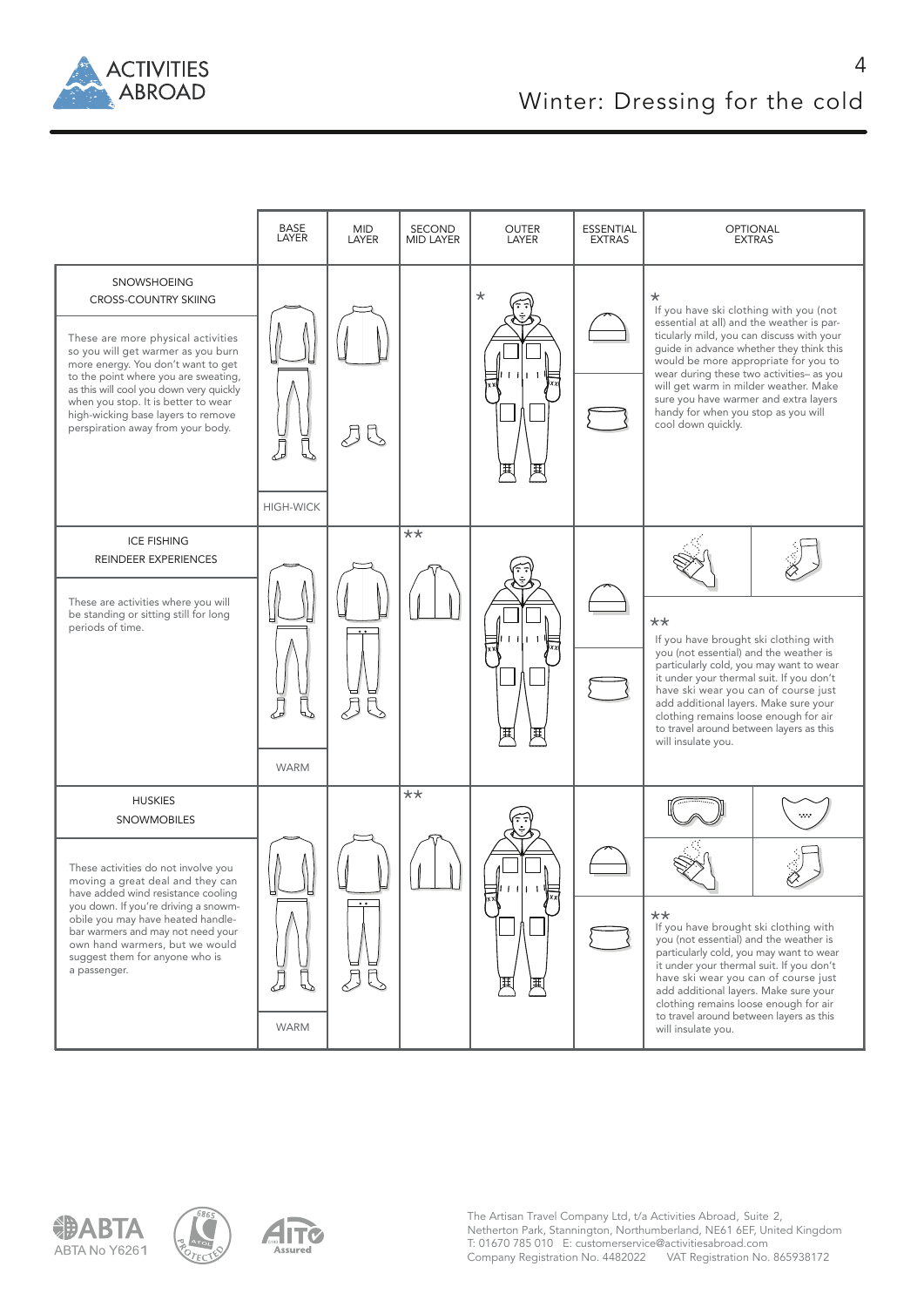

5

# USE THIS ADVICE ABOUT DRESSING FOR THE COLD

Everyone feels the cold differently. You will know yourself if you are the first one to reach for your woolly jumpers in the Autumn, or are quite content in a t-shirt in December. If you do feel the cold, you may wish to invest in some additional layers, hand warmers, etc, for your own peace of mind more than anything. It is better to be safe than chilly.

We find it easiest to categorise the activities in two ways 'Hot Activities' and 'Cold Activities'. Although these will both take part out in cold conditions, here's how they differ:

'HOT ACTIVITIES' are activities where you are moving around a lot and exerting energy, such as snowshoeing or cross-country skiing. You are less likely to feel cold whilst taking part in these activities but it is important to be prepared during any stops when you will start to feel the cold quickly.

'COLD ACTIVITIES' are when you are not as physically active and therefore not moving around to keep yourself warm. These activities include the likes of reindeer sleigh rides or ice fishing. Other cold activities include a husky sleigh or snowmobiling and as you will be travelling at speed, wind chill also becomes a factor.

# TOP TIPS

Based on our extensive experience, we have put together the following advice for you to keep in mind during your trip:

- 1) The local guides and hotel staff, live and work in the Arctic conditions so if you have any questions at all, or would like any specific advice based on the conditions during your holiday, they will be happy to help.
- 2) Be aware that the weather conditions and temperatures will vary each day and so you will need<br>to adjust what you wear. Most hotels have a thermometer outside the main reception and weather forecasts are usually available. We suggest checking this at breakfast, so you know how to dress for any upcoming activities.
- 3) It is a better idea to take more clothing to the activity meeting point than less; you can then ask the guide if you should leave items behind and collect your items after your activity. During most activities, you will be able to take a day pack with you for easy access to any extra layers.
	- 4) If you have to wait inside before an activity (to meet your guide or watch a safety video), remove some layers or ask if it is ok to wait outside. Do not allow yourself to get hot enough to sweat.
- 5) If you are getting really cold during an activity then please speak up. The guides are exceptional at what they do, but they are not mind readers. If they are aware that you are struggling, they will do everything they can to help make the activity more comfortable for you. Feeling the cold to some extent is normal, but the guides would much rather know straightaway if you are not enjoying yourself.
	- 6) Never wear more than two pairs of socks. The best socks are woollen. If your feet get cold, then put toe warmers in your boots. Always check your socks are dry before putting your winter boots on.
	- 7) If your hands or feet have been cold on previous activities, we suggest you activate your hand warmers at least 15 minutes before you head outside as they will last longer and get to a much warmer temperature.
	- 8) If you are getting really cold, we recommend getting up and having a small boost of activity to increase your circulation. When we get cold, a natural response is to stop moving around but something as simple as waving your arms around can make a real difference and get the circulation<br>flowing again.